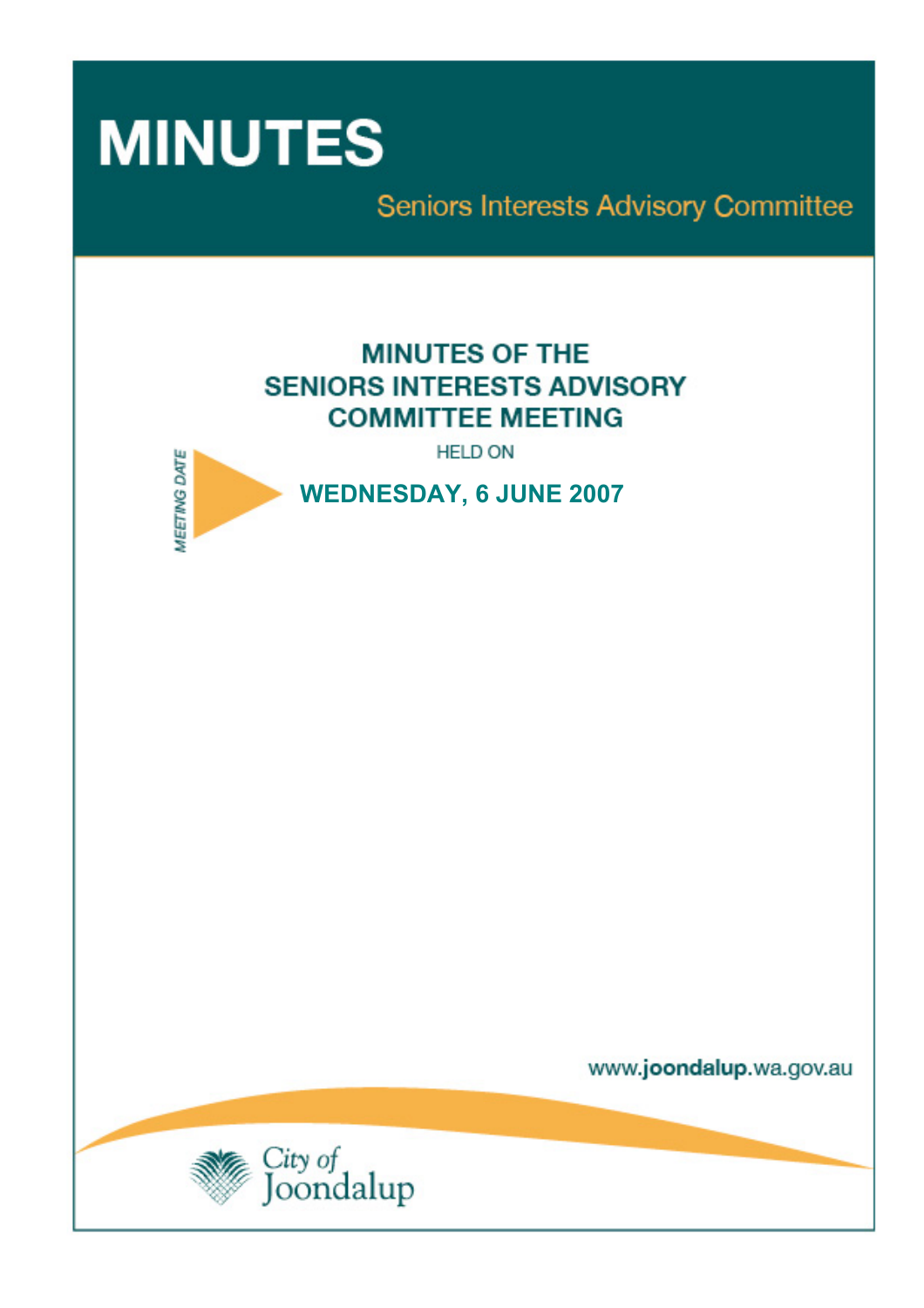## **CITY OF JOONDALUP**

#### **MINUTES OF THE SENIORS INTERESTS ADVISORY COMMITTEE MEETING HELD IN CONFERENCE ROOM 3, JOONDALUP CIVIC CENTRE, BOAS AVENUE, JOONDALUP ON WEDNESDAY, 6 JUNE 2007.**

#### **ATTENDANCE**

#### **Committee Members:**

| Cr Brian Corr<br>Ms Margaret March<br>Ms Joy Coleman<br>Ms Valerie Corey<br>Mr Kevan Rogerson<br>Mr Peter Boam<br>Ms Lynda Waterman | <b>Presiding Person</b>                                                     |  |
|-------------------------------------------------------------------------------------------------------------------------------------|-----------------------------------------------------------------------------|--|
| Officers:                                                                                                                           |                                                                             |  |
| Ms Julie Eaton<br>Me Rridget Heneghan                                                                                               | Coordinator, Community Services absent 0936 to 0938 hrs<br>Projects Officer |  |

| from 0940 to 1000 hrs                                                                                                                                  |
|--------------------------------------------------------------------------------------------------------------------------------------------------------|
| Coordinator, Community Services absent 0936 to 0938 hrs<br><b>Projects Officer</b><br>Administrative Secretary<br><b>Community Development Officer</b> |

### **DECLARATION OF OPENING**

The Presiding Person declared the meeting open at 0935 hrs.

#### **APOLOGIES/LEAVE OF ABSENCE**

Cr Richard Currie Ms Maria Bunn Ms Patricia Geary

#### **CONFIRMATION OF MINUTES**

#### MINUTES OF THE SENIORS INTERESTS ADVISORY COMMITTEE MEETING HELD ON 4 APRIL 2007

**MOVED Joy Coleman SECONDED Margaret March that the minutes of the meeting of the Seniors Interests Advisory Committee held on 4 April 2007 be confirmed as a true and correct record.** 

### **The Motion was Put and CARRIED (7/0)**

**In favour of the motion:** Cr Corr, Ms L Waterman, Ms M March, Mr P Boam, Mr K Rogerson, Ms V Corey, Ms J Coleman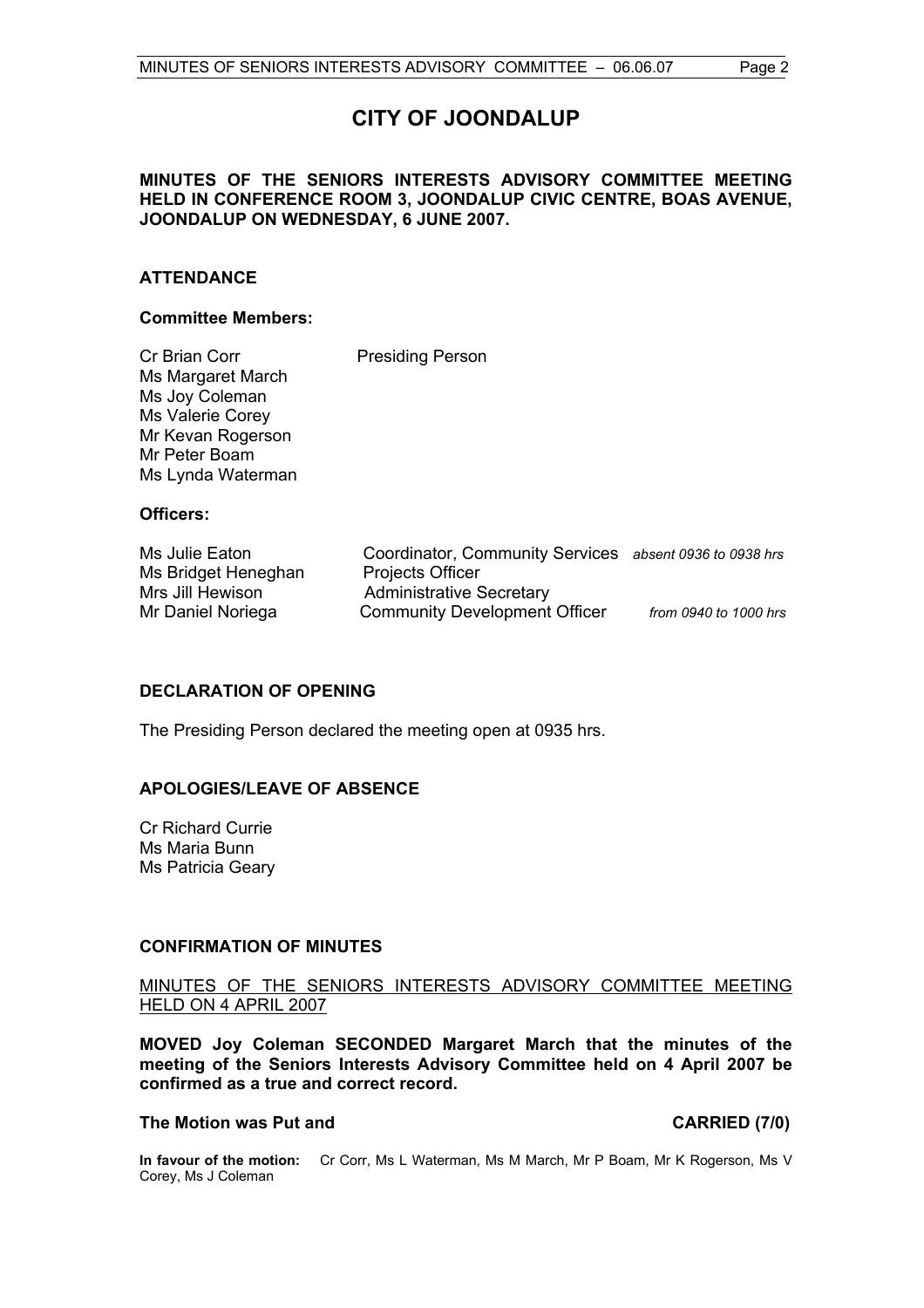### **ANNOUNCEMENTS BY THE PRESIDING PERSON WITHOUT DISCUSSION**

The Presiding Person mentioned a letter which was in the Press in recent weeks regarding the Platinum 55+ program wherein a participant in the program had taken the time to write and express praise and encouragement of the Program.

#### **DECLARATIONS OF INTEREST**

Nil.

#### **IDENTIFICATION OF MATTERS FOR WHICH THE MEETING MAY SIT BEHIND CLOSED DOORS**

Nil.

### **PETITIONS AND DEPUTATIONS**

Nil.

*Coordinator, Community Services left the Room at 0937 hrs and returned at 0938 hrs.* 

*Community Development Officer entered the Room at 0940 hrs.* 

#### **REPORTS**

## **ITEM 1 DEVELOPMENT OF NEW ACCESS AND INCLUSION PLAN**

**WARD:** All

**RESPONSIBLE** Mr Clayton Higham **DIRECTOR:** Planning and Community Development

#### **PURPOSE**

To provide the Seniors Interests Advisory Committee (SIAC) with a report on the development of the City's new Access and Inclusion Plan.

#### **EXECUTIVE SUMMARY**

This report details the reasons the City is developing a new Access and Inclusion Plan and the timeline for the process to be undertaken.

*It is recommended that the Seniors Interests Advisory Committee:*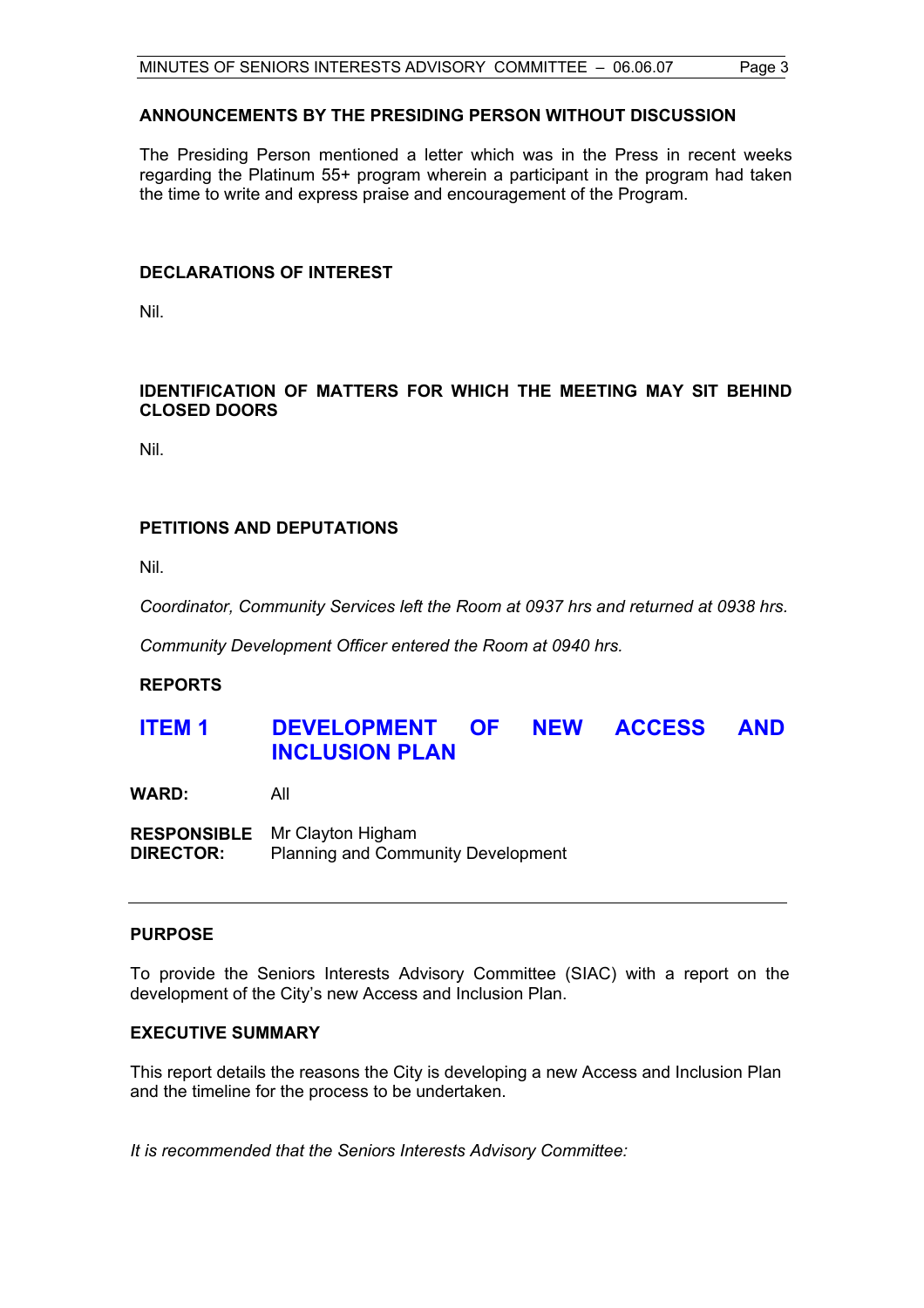- *1 NOTES the information provided in this report;*
- *2 CONSIDERS how the Seniors Interests Advisory Committee can best contribute to the provision of "seniors specific" information in the development of the new Plan.*

#### **BACKGROUND**

Access and inclusion is about all members of the community having choices and opportunities to fully participate in the community as they determine. Public authorities have a responsibility to ensure that all public services, facilities, activities, events and information are available and accessible for everyone in the community.

The Disability Services Act (1993 amended 2004) requires that public authorities develop and implement a Disability Access and Inclusion Plan (DAIP). The aim of DAIPs is to guide and encourage public authorities to practice inclusion and to provide access to their services, premises, activities, events and facilities for people with disabilities. The legislative requirement and timeline lines up with the City's timeframe and plan to review the current Access and Inclusion Plan 2004 – 2008. This has commenced in order to meet the Disability Services Commission deadline that new DAIPs be lodged by 31 July 2007.

#### **DETAILS**

The intent when developing this new plan will be to promote a concept of universal inclusion, that includes people with disabilities, their families, carers and others impacted upon by disability, but that is not exclusively disability focused. The new plan will aim to be more encompassing in terms of inclusiveness and be relevant to, for example, people from Culturally and Linguistically Diverse (CALD) backgrounds, parents with prams or people who as they age may require specific assistance. The new plan will be called an Access and Inclusion Plan (AIP), to reflect a broader concept of inclusion and in line with the City's current plan.

Under the legislation, when developing new AIPs, local government authorities must aim to achieve six desired outcomes. These outcomes provide a framework for translating the principles and objectives of the WA Disability Services Act into tangible and achievable results. These six outcomes are that people with disabilities:

- Have the same opportunities as other people to access the services of, and any events organised by, a public authority;
- Have the same opportunities as other people to access the buildings and other facilities of a public authority;
- Receive information from a public authority in a format that will enable them to access the information**,** as readily as other people are able to access it;
- Receive the same level and quality of service from the staff of a public authority;
- Have the same opportunities as other people to make complaints to a public authority;
- Have the same opportunities as other people to participate in any public consultation by a public authority.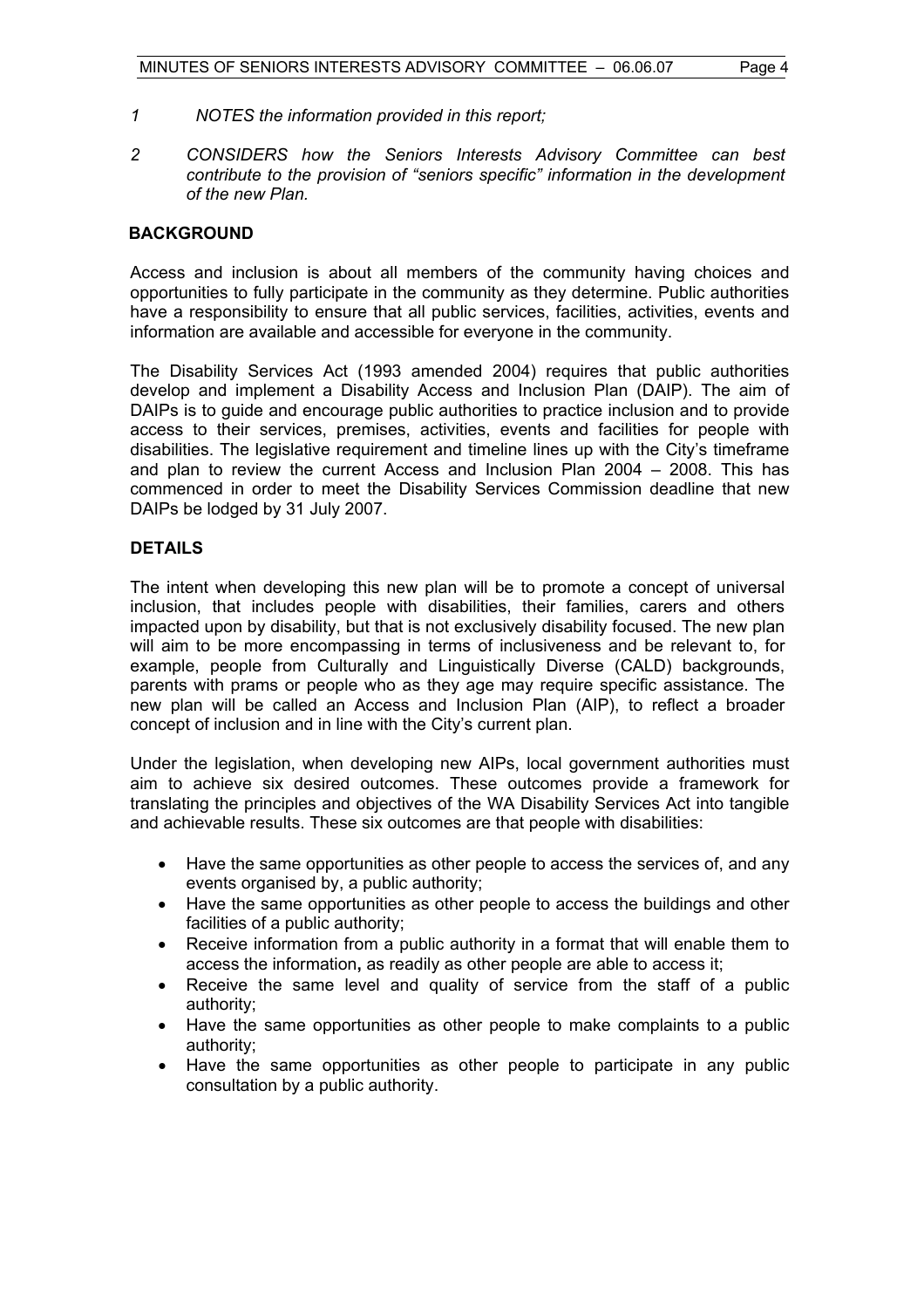| <b>Date</b>          | <b>Action</b>                                                                                                                                                                                                                                                                                                                                                                                                                                                                                                                                                          |
|----------------------|------------------------------------------------------------------------------------------------------------------------------------------------------------------------------------------------------------------------------------------------------------------------------------------------------------------------------------------------------------------------------------------------------------------------------------------------------------------------------------------------------------------------------------------------------------------------|
| 31July 2006          | Current plans submitted to Disability Services Commission (DSC) in<br>accordance with the requirement to do so annually                                                                                                                                                                                                                                                                                                                                                                                                                                                |
| $May - June$<br>2007 | Develop Draft Plan and liaise with DSC on development and progress<br>of plan.                                                                                                                                                                                                                                                                                                                                                                                                                                                                                         |
| $May - June$<br>2007 | Consult widely with a wide range of stakeholders that could include:<br>Community members - people impacted upon by disability and access                                                                                                                                                                                                                                                                                                                                                                                                                              |
|                      | and inclusion issues <i>i.e.</i> individuals with disabilities, their families<br>carers / significant others, people from culturally and linguistically<br>diverse backgrounds, support groups, older people;                                                                                                                                                                                                                                                                                                                                                         |
|                      | Service providers - government and non-government agencies i.e.<br>local providers and peak government and non-government<br>agencies;                                                                                                                                                                                                                                                                                                                                                                                                                                 |
|                      | Officers from various City of Joondalup units i.e. Libraries, Leisure,<br>Sport and Recreation, Culture and Arts, Customer Service,<br>Marketing, Infrastructure, elected members etc;                                                                                                                                                                                                                                                                                                                                                                                 |
|                      | Advertise and promote through print media (Community Newspapers<br>and the West Australian), posters in a range of venues i.e. all<br>Libraries, Customer Service Centres, Leisure Centres, Community<br>Transport, Community Facilities etc that the City is developing a new<br>plan and invite input from "the community;"                                                                                                                                                                                                                                          |
|                      | Focus groups to be considered to further facilitate consultation and<br>community participation;                                                                                                                                                                                                                                                                                                                                                                                                                                                                       |
|                      | Companion Card program to be considered for integration into Plan.                                                                                                                                                                                                                                                                                                                                                                                                                                                                                                     |
|                      | The Companion Card is credit-card size with high-security features<br>issued to people with a permanent significant disability, requiring<br>attendant care support to assist them to participate in activities in the<br>community. Cardholders undergo a rigorous eligibility process. The<br>card has photographic identification and is presented at an affiliate<br>venue or activity when booking or purchasing a ticket.<br>Affiliated businesses and organisations issue the cardholder with a<br>second ticket or admission for their companion at no charge. |
|                      | Provision of the admission ticket at no cost does not mean that<br>affiliated<br>businesses and organisations need to extend<br>free<br>membership to a person's companion; rather it covers their admission<br>to a particular activity or venue.                                                                                                                                                                                                                                                                                                                     |
|                      |                                                                                                                                                                                                                                                                                                                                                                                                                                                                                                                                                                        |

Timeline for developing and implementing the new Access and Inclusion Plan (AIP):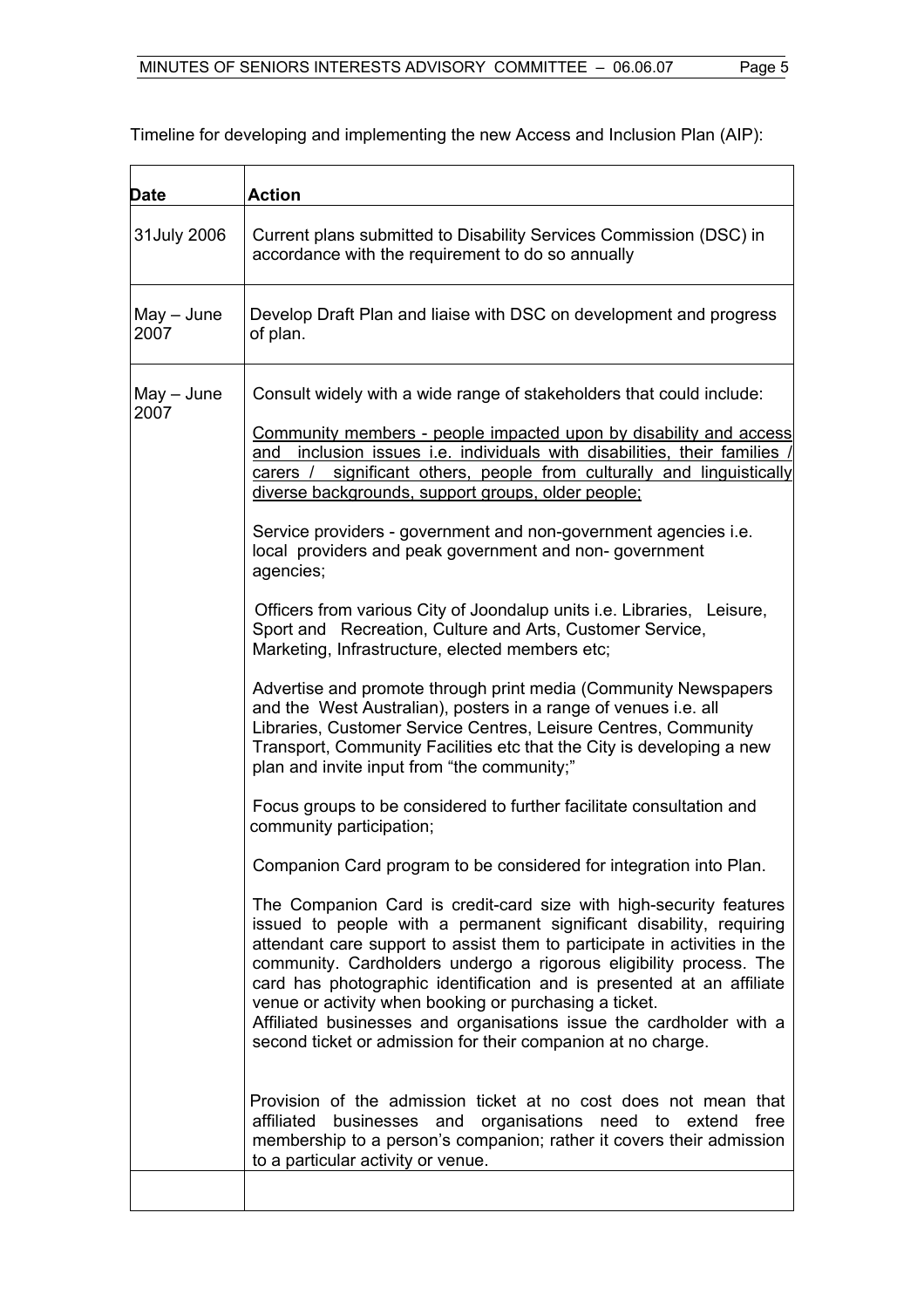| 17 July             | Draft Plan to go to Council for endorsement                                                                                                                            |
|---------------------|------------------------------------------------------------------------------------------------------------------------------------------------------------------------|
| 31July 2007         | Finalised new AIP which includes the six outcomes to be lodged with<br><b>DSC</b>                                                                                      |
| August 2007         | Active implementation by the City of the Plan to commence across all<br>directorates.                                                                                  |
| 31 July<br>annually | Progress report to be lodged with DSC, template provided in<br>Resource Manual<br>To be reported on publicly by public authorities i.e. published in<br>Annual reports |

### **Link to Strategic Plan:**

The Access and Inclusion Plan is linked to the Strategic Plan through the following:

Community Wellbeing

#### Outcome:

The City of Joondalup provides social opportunities that meet community needs

#### **Objective**

To continue to provide services that meet changing needs of a diverse and growing community

#### Strategy 1.3.2:

Provide quality of life opportunities for all community members

#### Strategy 1.3.3:

Provide support, information and resources

City Development

#### Outcome:

The City of Joondalup recognises the changing demographic needs of the community

Objective 3.3

To continue to meet changing demographic needs Strategy 3.3.2:

Integrate plans to support community and business development

Organisational Development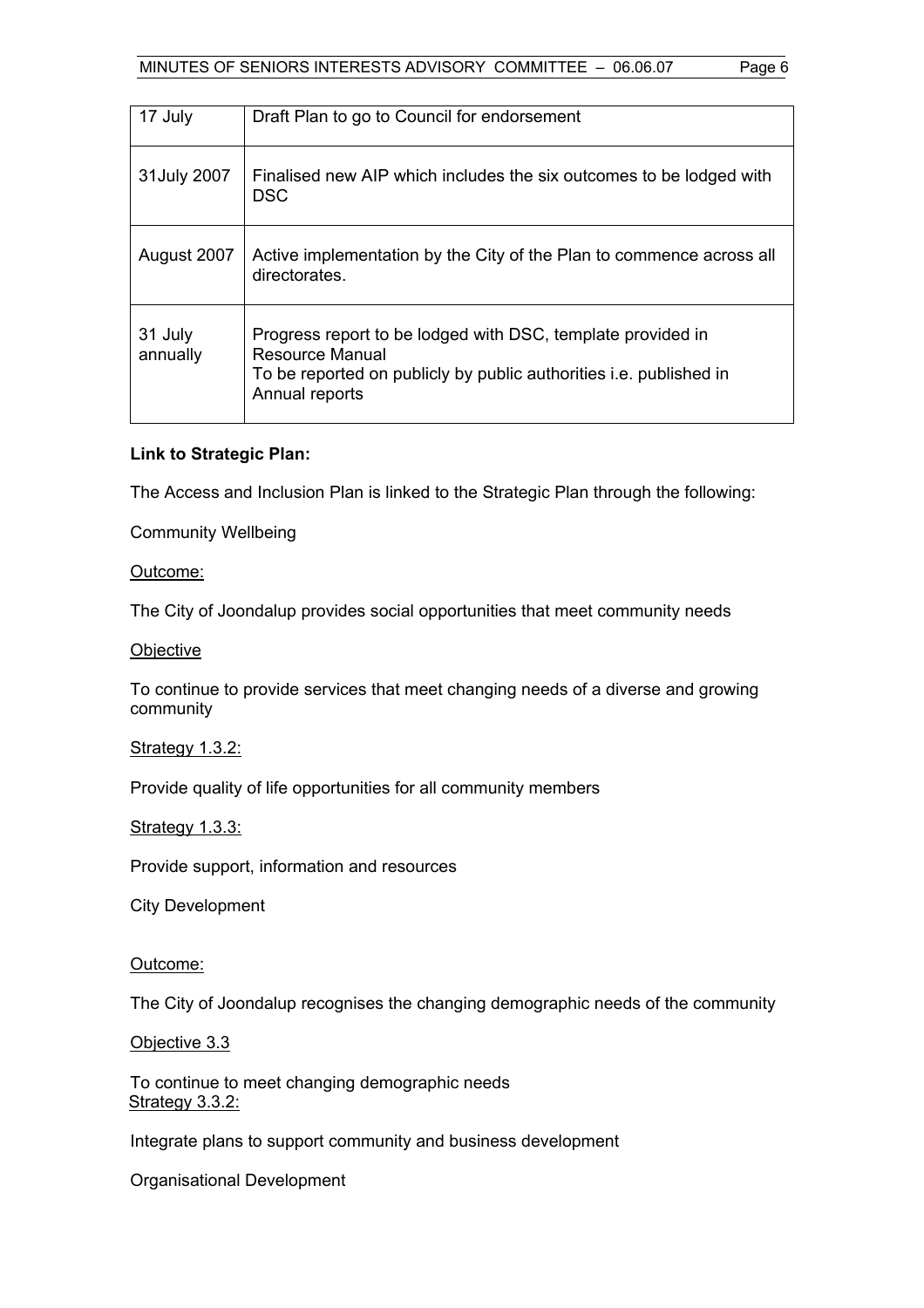#### Outcome:

The City of Joondalup is an interactive community

#### Objective 4.3

To ensure the City responds to and communicates with the community

#### Strategy 4.3.1:

Provide effective and clear community consultation

#### Objective 4.3.2

Provide accessible community information

#### **Legislation – Statutory Provisions:**

The WA Disability Services Act (1993 amended 2004) requires state and local government authorities to develop and implement Disability or Access and Inclusion Plans. It is required that actions taken by the City are reported publicly on an annual basis.

Other relevant Acts are:

- Western Australian Equal Opportunity Act (1994);
- Commonwealth Disability Discrimination Act (1992).

#### **Risk Management considerations:**

The Disability Services Act (1993 amended 2004) requires that public authorities develop and implement a Disability Access and Inclusion Plan (DAIP), which includes six identified outcomes.

Not adhering to relevant legislative requirements could present risks for the City resulting from action by Disability Services Commission and other authorities, as well as from community members who may be disadvantaged by not being included in opportunities to access the City's services, activities, events, programs and information.

#### **Financial/Budget Implications:**

There is \$1650.00 allocated in the 2006/07 budget for advertising for community consultation for the Access and Inclusion Plan.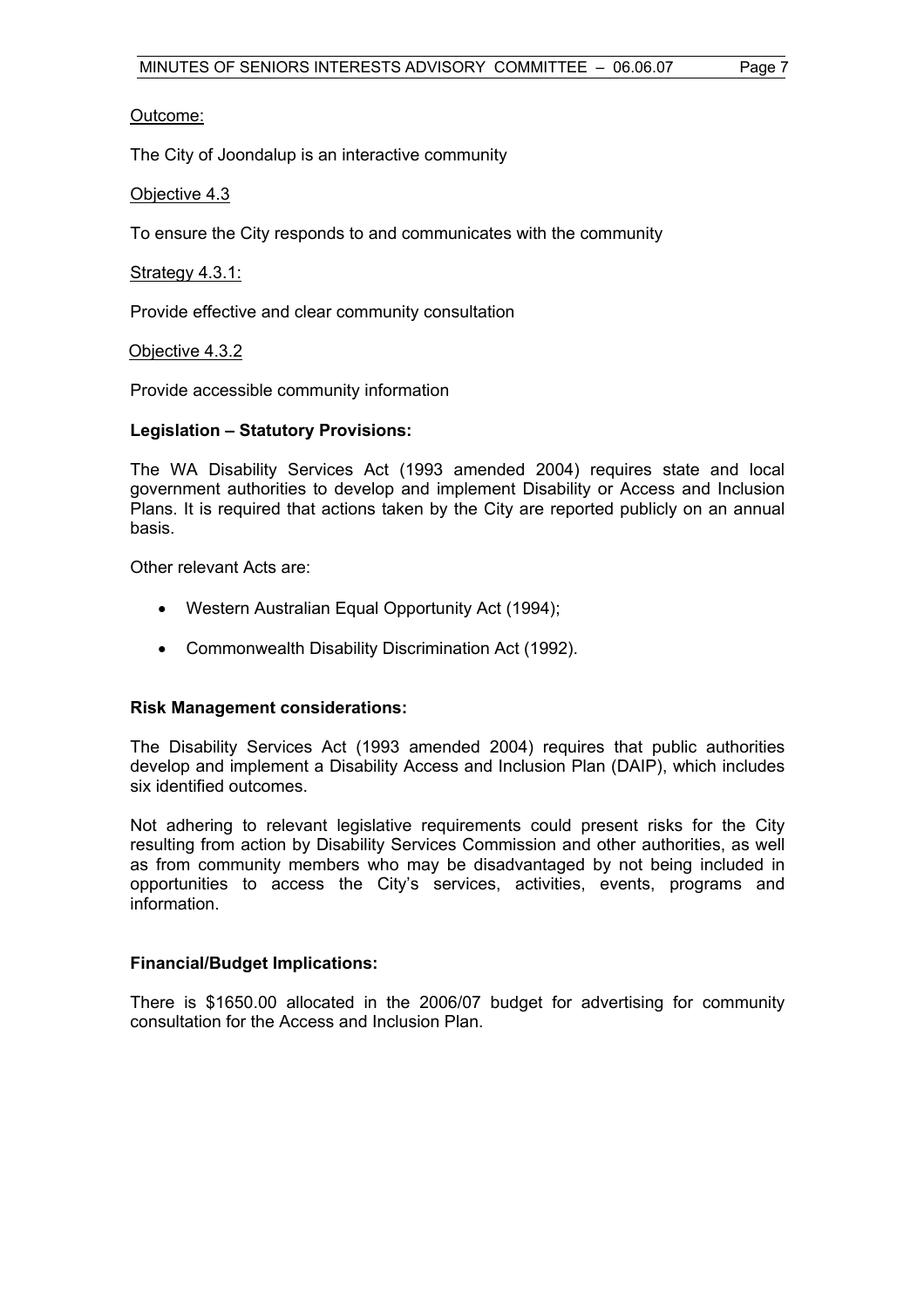#### **Policy implications:**

Not Applicable

#### **Regional Significance:**

The Plan is underpinned by state and commonwealth legislation and whilst there are unique opportunities to develop a new plan that promotes the concept of access and inclusion within the City of Joondalup, any new plan will contain the six legislatively required outcomes which will be developed and implemented across the region and the state.

#### **Sustainability implications:**

Not applicable

#### **Consultation:**

Extensive consultation will take place throughout the process of developing the new Access and Inclusion Plan.

#### **COMMENT**

The development of a new Access and Inclusion Plan provides an opportunity to deliver and implement a contemporary Plan that reflects and acknowledges current universal disability, access and inclusion issues and concepts, relevant for the diverse community that makes up the City of Joondalup.

#### **ATTACHMENTS**

Not Applicable

#### **VOTING REQUIREMENTS**

Simple Majority.

Community Development Officer gave an overview of the report. Discussion followed.

#### **MOVED Ms Margaret March SECONDED Ms Joy Coleman that the Seniors Interests Advisory Committee:**

- **1 NOTES the information provided in this report;**
- **2 CONSIDERS how the Seniors Interests Advisory Committee can best contribute to the provision of "seniors specific" information in the development of the new Access and Inclusion Plan.**

#### **The Motion was Put and CARRIED (7/0)**

**In favour of the motion:** Cr Corr, Ms L Waterman, Ms M March, Mr P Boam, Mr K Rogerson, Ms V Corey, Ms J Coleman

*Community Development Officer left the Room at 1000hrs.*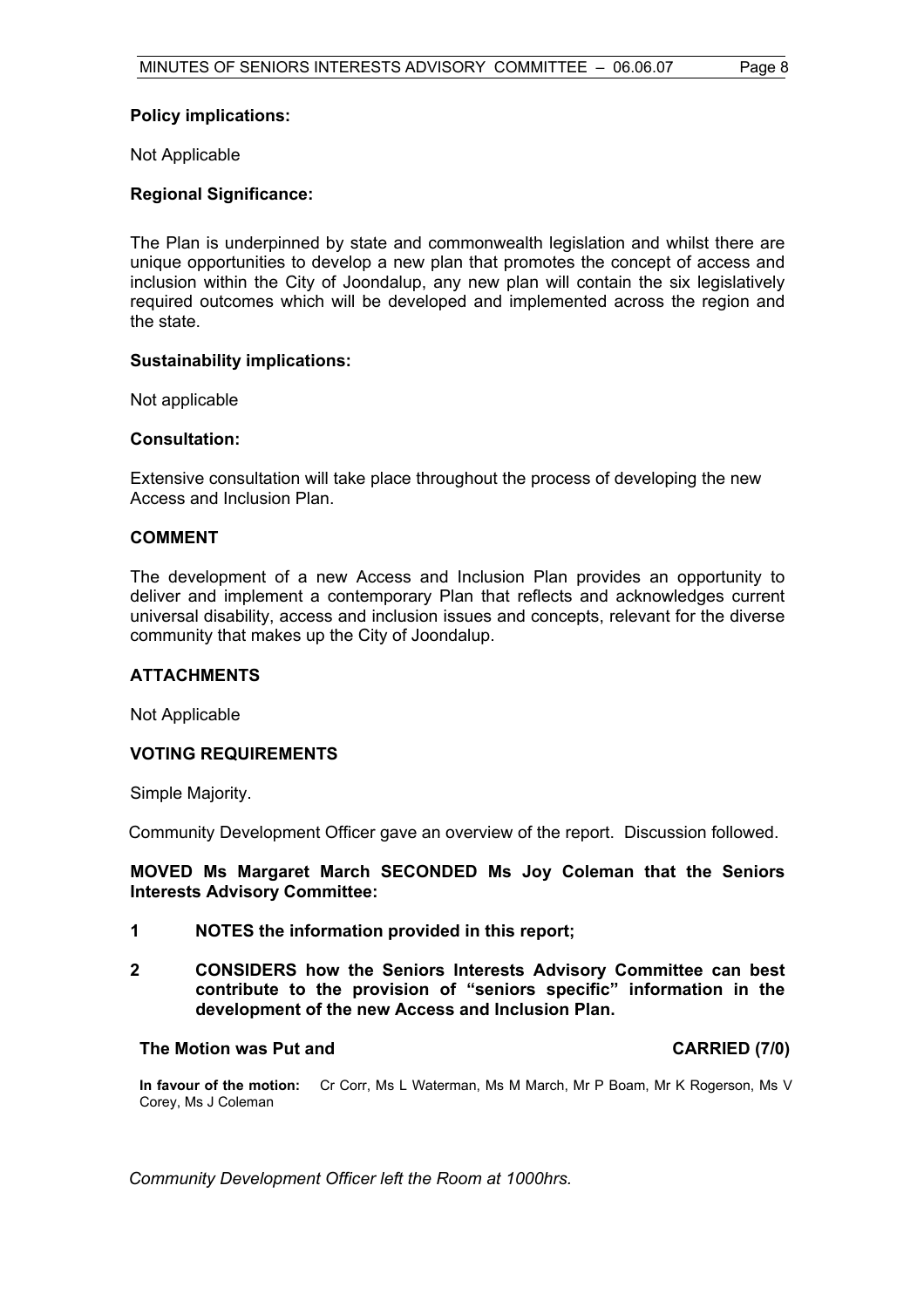## **ITEM 2 DEPRESSION AND AGEING: BEYOND MATURITY BLUES PROGRAM**

**WARD:** All

**RESPONSIBLE** Mr Clayton Higham<br>**DIRECTOR:** Planning and Comm Planning and Community Development

#### **PURPOSE**

To inform the Seniors Interests Advisory Committee (SIAC) about the issue of depression and ageing, and the recent launch of the "beyond maturity blues" program.

#### **EXECUTIVE SUMMARY**

This report focuses on the issue of depression and ageing, specifically informing the SIAC of current information and initiatives being implemented to raise awareness of the issue.

*It is recommended that the Seniors Interests Advisory Committee:* 

- *1 NOTES the information provided in this report;*
- *2 CONSIDERS the issue of ageing, depression, mental health and wellbeing within the context of the review of the current Seniors Plan and an ageing population.*

#### **BACKGROUND**

The important issue of depression and ageing has been well researched and documented over the years in this state, country and worldwide. On a state level, the Office of Seniors Interest and Volunteering (OSIV) has undertaken research and produced various publications. Australia-wide, a range of government and nongovernment research and initiatives, including Beyondblue: the national depression initiative, have documented ageing and mental health issues. The World Health Organisation (WHO) has also extensively researched and produced publications. As mental health issues in general become more commonly raised, discussed, understood and gradually less stigmatised, so does the issue of ageing and depression and the opportunities to raise awareness in the local community.

#### **DETAILS**

Approximately one million adults in Australia live with depression each year. Estimates are that one in five or 20% of the population will experience depression during their life. The figure is believed to be higher for people living in aged care facilities; 30% of residents in low care and 51% of residents in high care. Depression is one of the most common mental health issues for older people.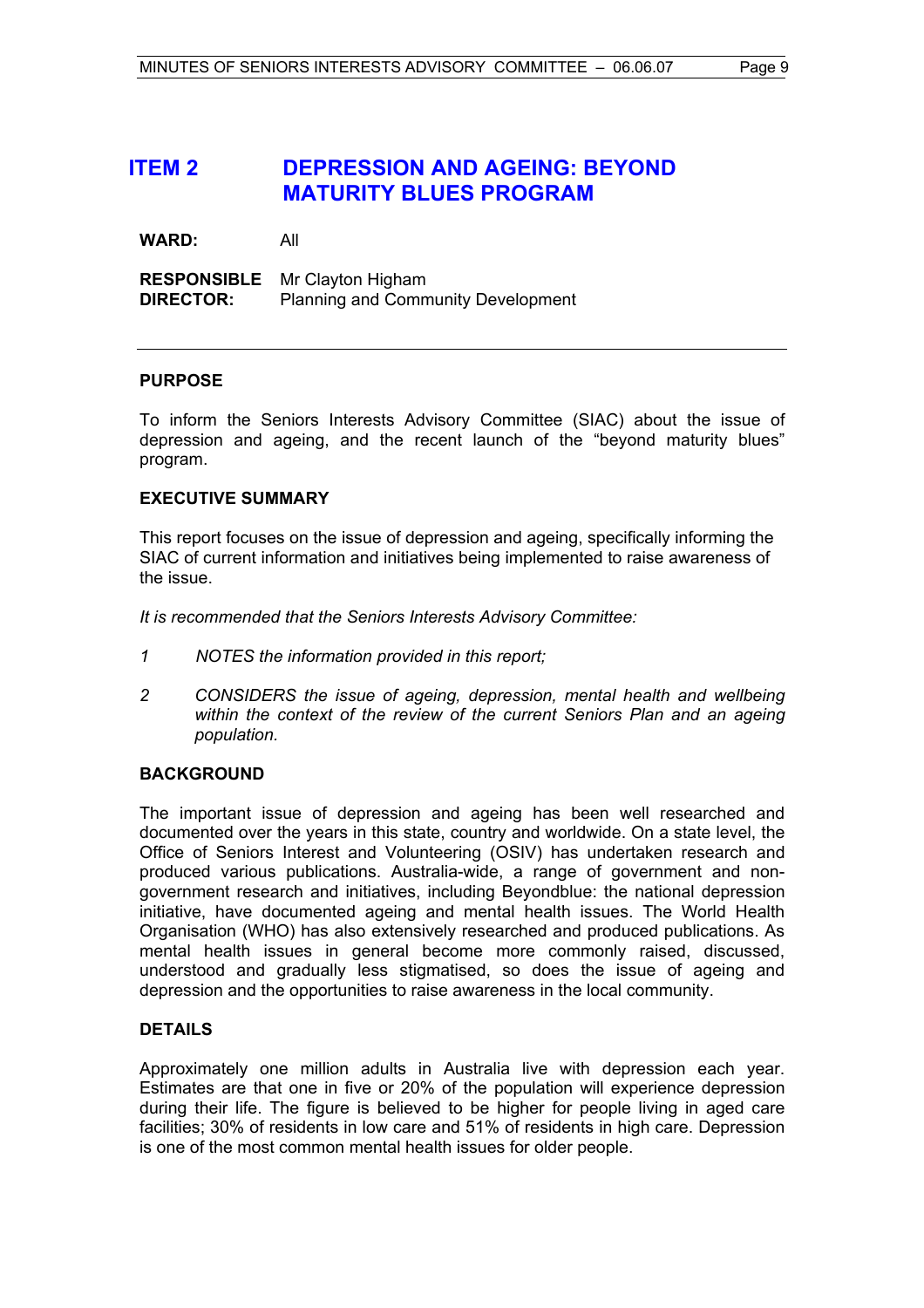Growing older or age itself is not a risk factor for depression. Factors that may impact upon an older person and create the risk of developing depression may include:

- Stressful life events such as loss and grief, retirement, employment, financial issues, status, changes in living arrangements;
- Deteriorating health, chronic medical conditions, side effects of some medications;
- Loss of independence and mobility for self or significant other/partner and caring responsibilities;
- Isolation which could be caused by loss or change of family, social, friendship relationships and networks;
- Previous history or predisposition to depression for self or others.

Beyondblue is a national, independent, not-for-profit, bipartisan, federal and state initiative that works to address issues associated with depression, anxiety and related substance-use disorders in Australia, and aims to:

- Raise community awareness about depression;
- Reduce stigma associated with the illness.

The Council of the Ageing (WA) [COTA (WA)] in partnership with Beyondblue, recently launched the "beyond maturity blues" Peer Education program in Western Australia. After being developed, piloted and evaluated by the Council on the Ageing (SA) in partnership with Beyondblue, "beyond maturity blues" Peer Education program is now being rolled out nationally through COTAs in each state.

The key messages that this program aims to deliver are that:

- Depression is a health problem, not a weakness;
- Depression is a treatable condition;
- Depression is not a usual or normal part of ageing;
- Information and support is available.

Research indicates that many older people are less likely to be well informed about depression, less likely to consider it as a health issue or disability, less likely to seek treatment than other age groups and value peer education.

#### **Link to Strategic Plan:**

This report is linked through the Seniors Plan to the City's Strategic Plan –

Community Wellbeing

#### Outcome:

The City of Joondalup is recognised globally as a community that values and facilitates Lifelong Learning

#### Objective 1.1:

To develop, provide and promote a diverse range of lifelong learning opportunities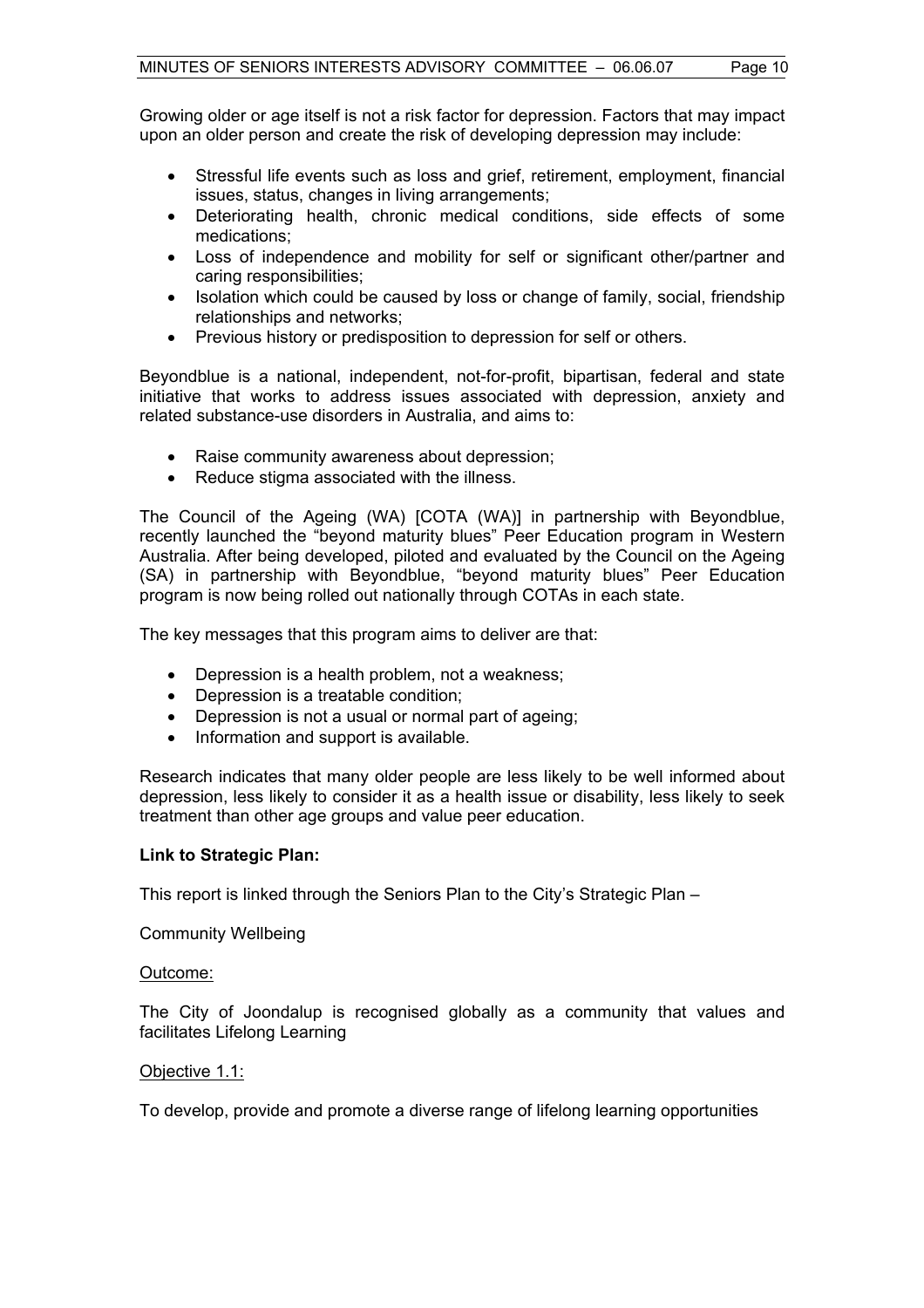#### Strategy 1.1.3:

Support whole-of-life learning and creation of knowledge opportunities

#### Outcome:

The City of Joondalup provides social opportunities that meet community needs

Objective 1.3:

To continue to provide services that meet changing needs of a diverse and growing community

#### Strategy1.3.2:

Provide quality-of-life opportunities for all community members

#### Strategy 1.3.3:

Provide support, information and resources

#### **Legislation – Statutory Provisions:**

Not Applicable

#### **Risk Management considerations:**

Not Applicable

#### **Financial/Budget Implications:**

Not Applicable

#### **Policy implications:**

Not Applicable

#### **Regional Significance:**

The issue of depression and ageing knows no boundaries and will impact upon the population of all regions throughout the nation.

#### **Sustainability implications:**

Not Applicable

#### **Consultation:**

Not Applicable

#### **COMMENT**

An ageing population will ensure that the issue of depression and ageing continues to be "on the agenda". Being informed of the issue as well as contemporary research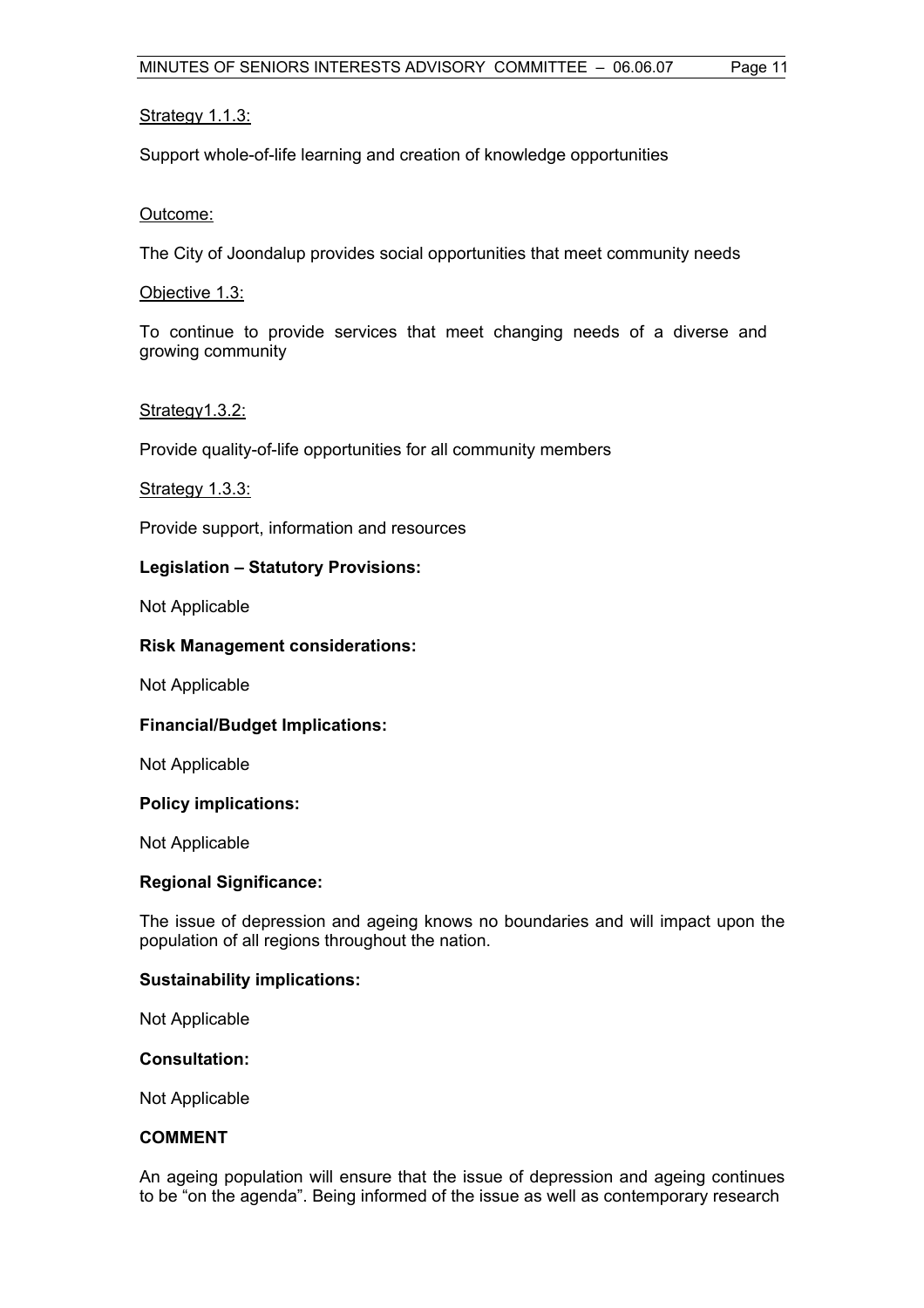and programs is crucial for all local, state and federal authorities as they develop future strategic plans.

#### **ATTACHMENTS**

| Attachment 1 | Depression is not a normal part of Ageing |
|--------------|-------------------------------------------|
| Attachment 2 | <b>Staying Mentally Healthy</b>           |

#### **VOTING REQUIREMENTS**

#### Simple Majority

Coordinator Community Services gave an overview of the Report.

#### **OFFICER'S RECOMMENDATION**

That the Seniors Interests Advisory Committee:

- 1 NOTES the information provided in this report;
- 2 CONSIDERS the issue of ageing, depression, mental health and wellbeing within the context of the review of the current Seniors Plan and an ageing population.

**MOVED Ms Lynda Waterman SECONDED Ms Margaret March that the Seniors Interests Advisory Committee:** 

- **1 NOTES the information provided in this report;**
- **2 CONSIDERS the issue of ageing, depression, mental health and wellbeing within the context of the review of the current Seniors Plan and an ageing population;**
- **3 LOOKS at ways of finding socially isolated seniors, making them aware of the seniors' events and assisting with getting those seniors involved.**

#### **The Motion was Put and CARRIED (7/0)**

**In favour of the motion:** Cr Corr, Ms L Waterman, Ms M March, Mr P Boam, Mr K Rogerson, Ms V Corey, Ms J Coleman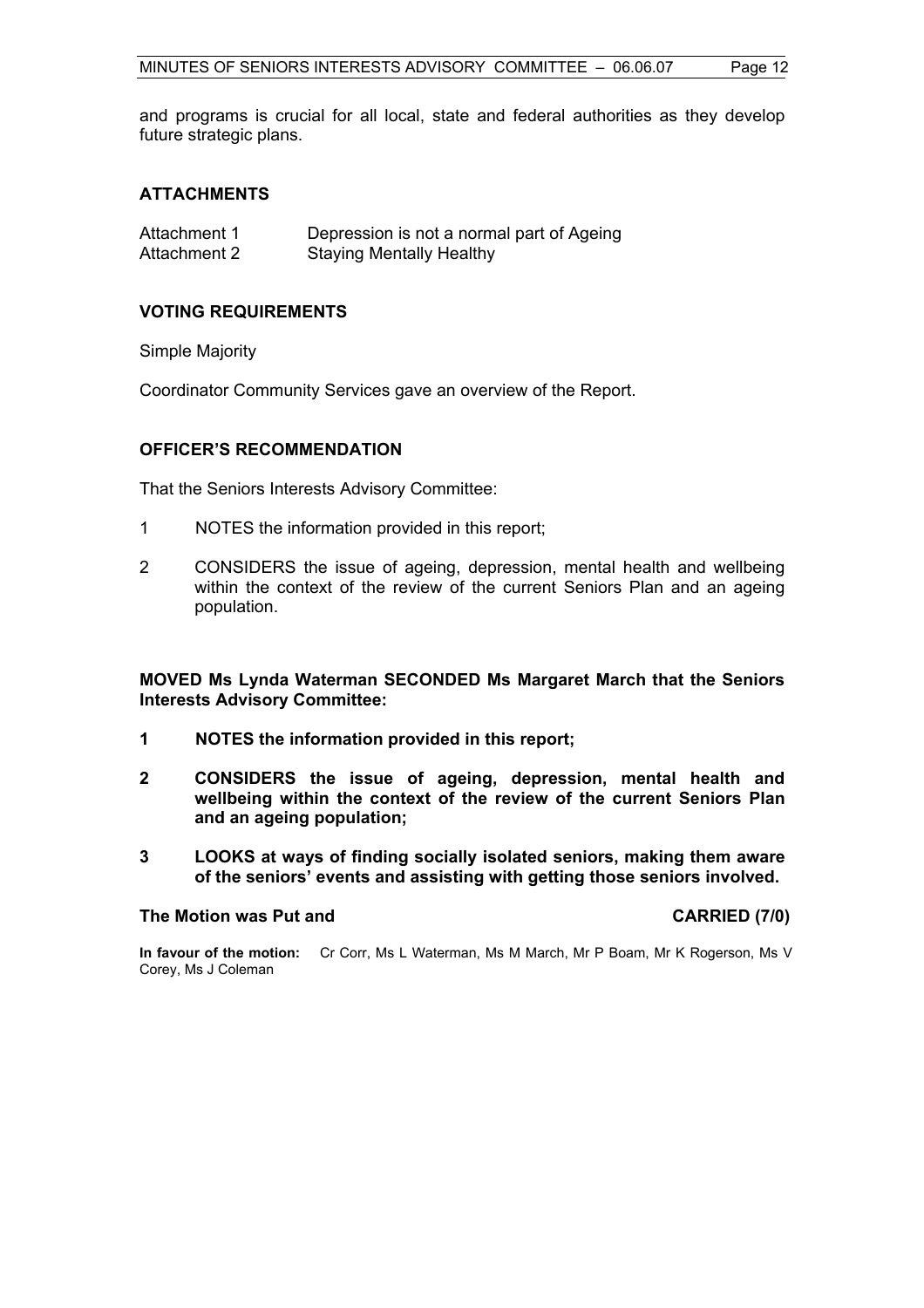## **ITEM 3 ELDER ABUSE - OLDER PEOPLE'S RIGHTS**

**WARD:** All

**RESPONSIBLE** Mr Clayton Higham **DIRECTOR:** Planning and Community Development

#### **PURPOSE**

To provide the Seniors Interests Advisory Committee (SIAC) with information about Elder Abuse, Older People's Rights and the proposed Rights Centre for Older People.

#### **EXECUTIVE SUMMARY**

This report provides the SIAC with up-to-date information on Elder Abuse, Older People's Rights and the progress of the proposed Rights Centre for Older People.

*It is recommended that the Seniors Interests Advisory Committee:*

- *1 NOTES the information provided in this report;*
- *2 CONSIDERS how the Seniors Interests Advisory Committee can best integrate Elder Abuse Protocols within the review of the current Seniors Plan and the development of the new plan.*

#### **BACKGROUND**

The Council of the Ageing (WA) commenced the development of Elder abuse protocols in 1997. Since that time the issue has gained momentum, with community awareness continuing to grow. In recent years, the Alliance for the Prevention of Elder Abuse WA (APEA: WA) was formed. The APEA: WA is facilitated through the Department of Health. Membership comprises heads of State Government Departments including the Department of Health, Disability Services Commission, Legal Aid WA, Office for Seniors Interests and Volunteering, WA Police and The Public Advocate.

In 2006 APEA: WA developed and published Elder Abuse Protocol: Guidelines in Action. The establishment of a Rights Centre for Older People is the next stage of the process. The Western Australian government recently announced that it would establish a Rights Centre for Older People. The tender process for organisations to submit proposals to develop this service closed at the end of November 2006. The new service will target disadvantaged people aged over sixty years who are experiencing elder abuse.

#### **DETAILS**

Elder abuse is a human rights issue, embedded in a belief of the dignity and rights of all people of all ages, nationalities, cultures, gender, religion, sexuality or abilities. In Australia, it is commonly accepted that all people have rights that include an adequate standard of living, access to health and safety, to freely express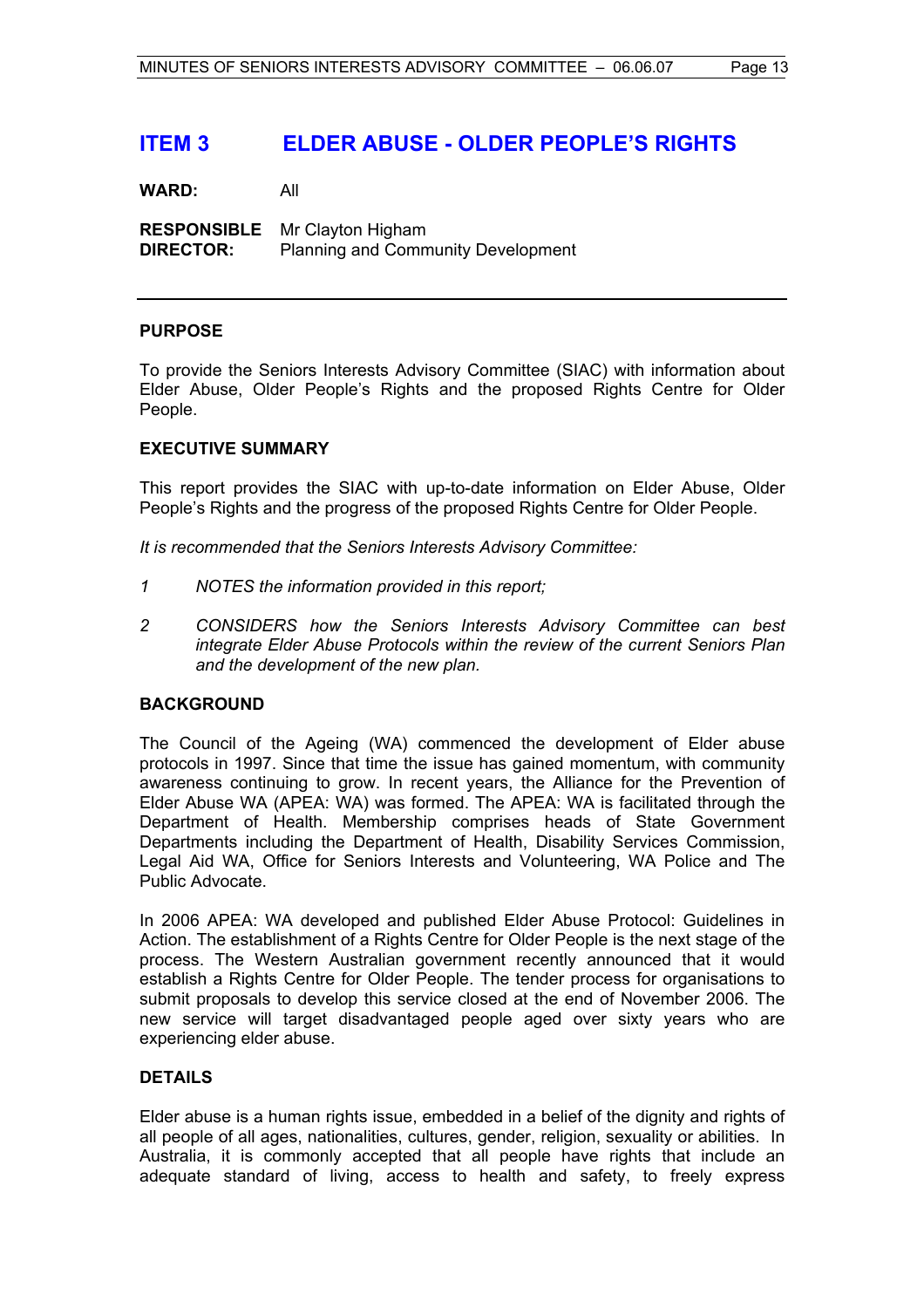Elder abuse is widely accepted as being any act which causes harm to an older person and occurs within an informal relationship of trust, such as family or friends. Elder abuse can include:

- Material or financial abuse;
- Psychological abuse:
- Physical abuse;
- Sexual abuse;
- Social abuse;
- Neglect.

Similar to family and domestic violence, it is believed that elder abuse is significantly underreported. Difficulty in gaining information about the extent of elder abuse therefore impacts on the ability of authorities to estimate how many people experience the abuse. Various Australian studies have determined that between 1% to 5% of the seniors population have experienced abuse. Office of Seniors Interests and Volunteering (OSIV) research shows that three out of five people who abuse older people are their adult children or their partner. The research also shows that the most common form of abuse is financial abuse and that people aged over 75 years are the most vulnerable.

The City has responded to elder abuse since recognising the importance of including the issue in its Community and Health Services Plan within the then Aged and Disability Services Business Plan. In 1999 the City formed a Network with service providers in the region to address the issue of elder abuse. The Prevention of Elder Abuse Network remains with the City and the Network meets quarterly. It provides a forum that enables service providers opportunities to share knowledge, information and to raise awareness of elder abuse.

In order to progress the growing awareness and acceptance of this important issue, on World Elder Abuse Awareness Day 15 June 2007, the Minister for Seniors will announce the agency that successfully tendered to develop and provide the new Rights Centre for Older People service.

#### **Link to Strategic Plan:**

This report is linked through the Seniors Plan to the City's Strategic Plan –

Community Wellbeing

#### Outcome:

The City of Joondalup is recognised globally as a community that values and facilitates Lifelong Learning

#### Objective 1.1:

To develop, provide and promote a diverse range of lifelong learning opportunities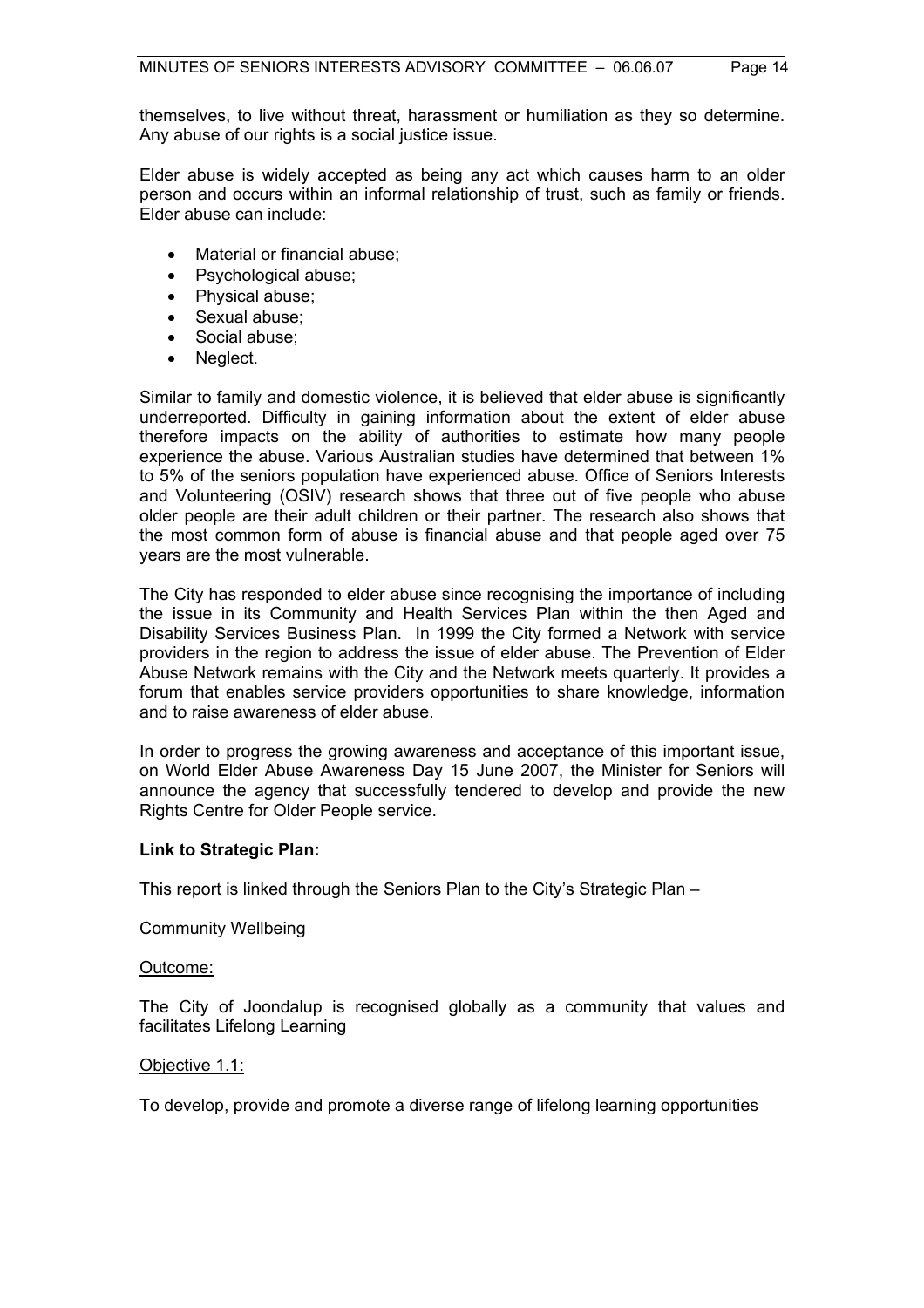#### Strategy 1.1.3:

Support whole-of-life learning and creation of knowledge opportunities

#### Outcome:

The City of Joondalup provides social opportunities that meet community needs

#### Objective 1.3:

To continue to provide services that meet changing needs of a diverse and growing community

#### Strategy 1.3.2:

Provide quality-of-life opportunities for all community members

#### Strategy 1.3.3:

Provide support, information and resources

#### **Legislation – Statutory Provisions:**

Not Applicable

#### **Risk Management considerations:**

Not Applicable

#### **Financial/Budget Implications:**

Not Applicable

#### **Policy implications:**

Not Applicable

#### **Regional Significance:**

Elder abuse impacts on all communities regardless of varying demographics. The City's long involvement with elder abuse places it in a unique position regionally.

#### **Sustainability implications:**

Not Applicable

#### **Consultation:**

Not Applicable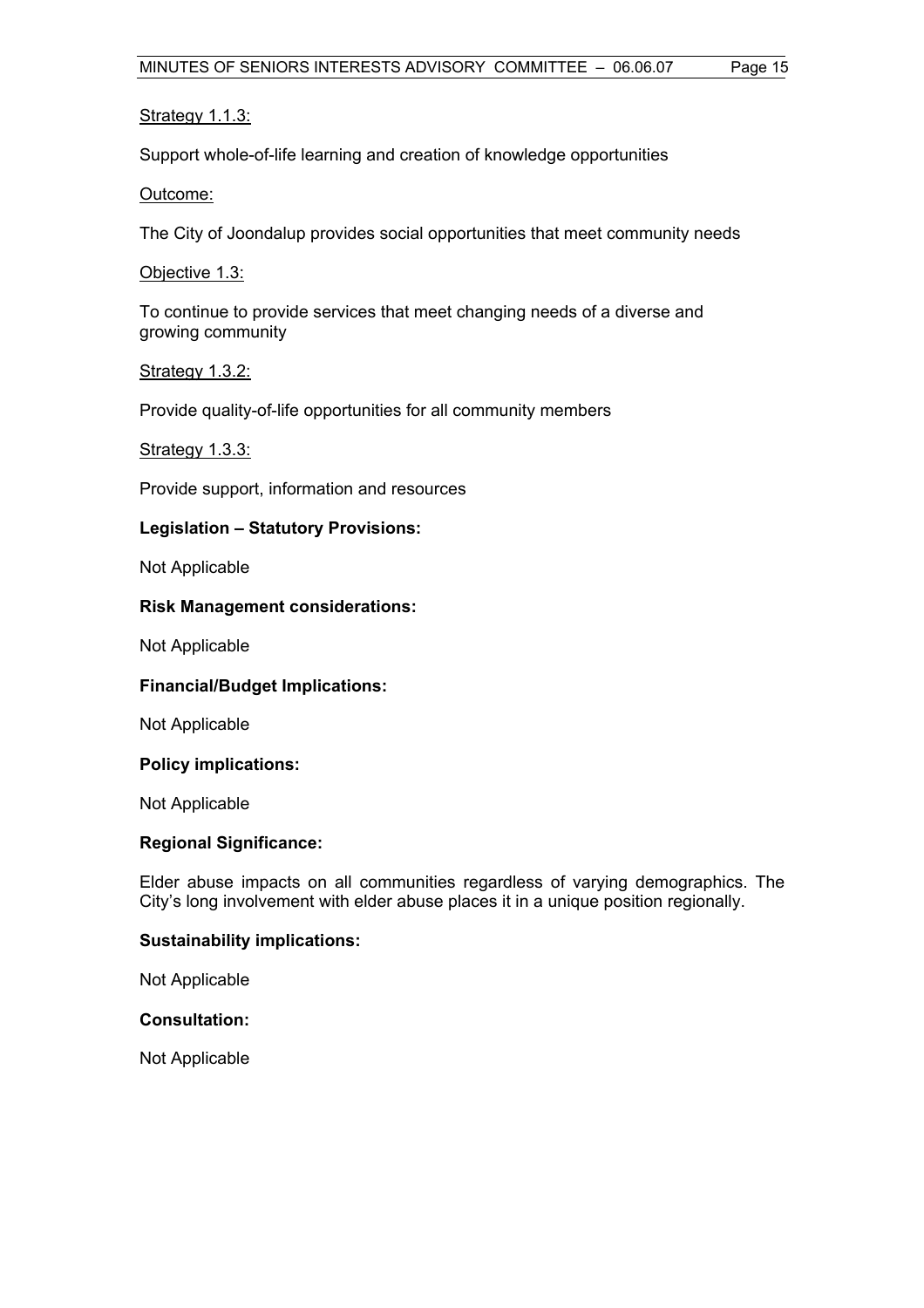#### **COMMENT**

Elder abuse remains an important societal issue in a local, state, national and global context. The City is well placed to continue its unique involvement through the Prevention of Elder Abuse Network and the opportunity to embed Elder Abuse Protocols within the new Seniors Plan, which will be developed from the review of the current plan. Additionally, because of sound established networks with existing elder abuse services and OSIV, the City is strategically placed to form an immediate working partnership with the new Rights Centre for Older People when that service is established. This can only be of benefit for community members of the City of Joondalup.

#### **ATTACHMENTS**

Attachment 1 Older People's Rights Pamphlet

#### **VOTING REQUIREMENTS**

Simple Majority

Coordinator, Community Services gave an overview of the report.

**MOVED Kevan Rogerson SECONDED Peter Boam that the Seniors Interests Advisory Committee:** 

- **1 NOTES the information provided in this report;**
- **2 CONSIDERS how the Seniors Interests Advisory Committee can best integrate Elder Abuse Protocols within the review of the current Seniors Plan and the development of the new plan.**

#### **The Motion was Put and CARRIED (7/0)**

**In favour of the motion:** Cr Corr, Ms L Waterman, Ms M March, Mr P Boam, Mr K Rogerson, Ms V Corey, Ms J Coleman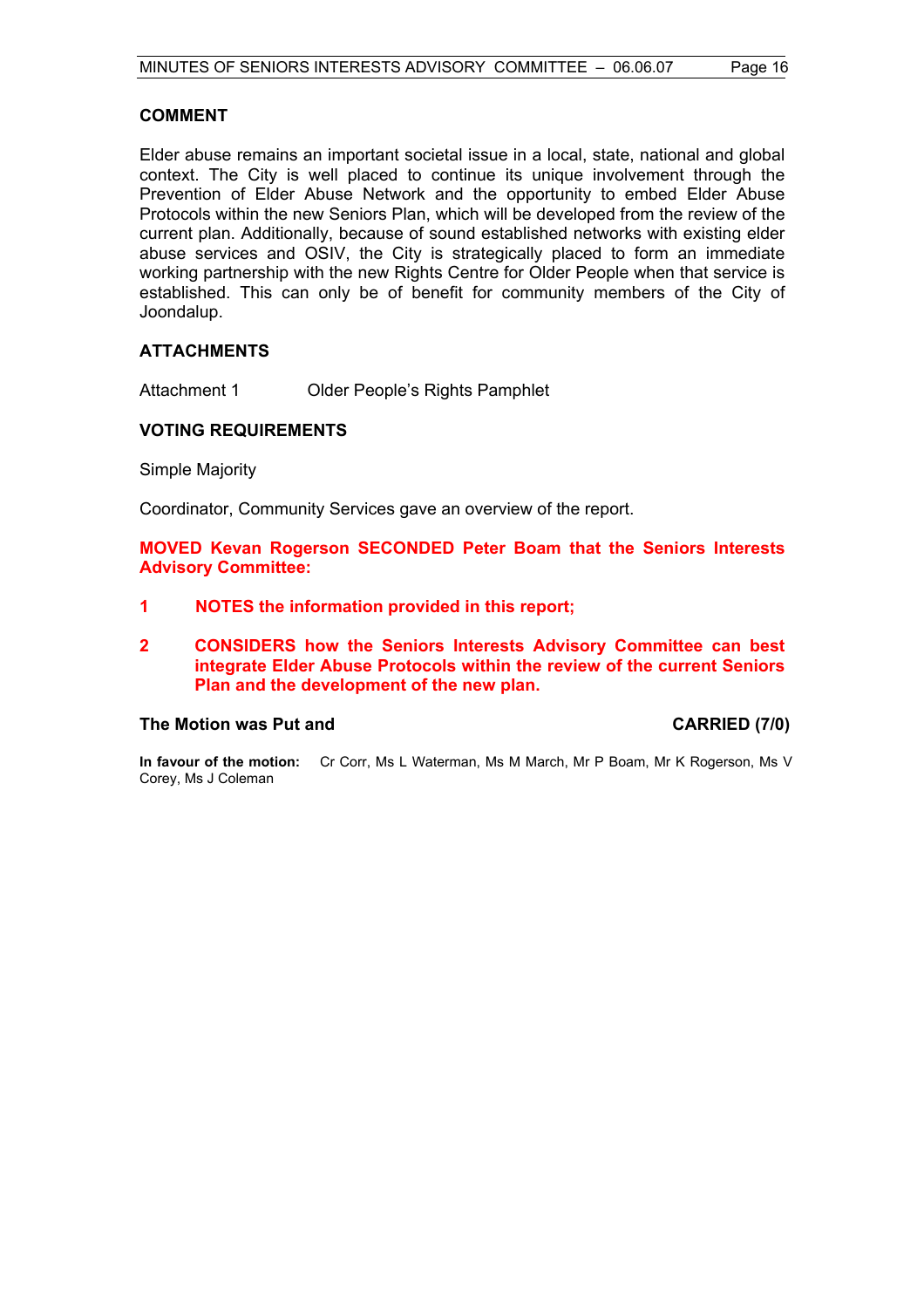## **ITEM 4 PRESENTATION – LIVING LONGER LIVING STRONGER PROGRAM**

**WARD:** All

**RESPONSIBLE** Mr Clayton Higham **DIRECTOR:** Planning and Community Development

Claire Martin, Program Coordinator Craigie Leisure Centre will attend this Seniors Interests Advisory Committee meeting to provide members with information about the Living Longer Living Stronger Program.

Living Longer Living Stronger (LLLS) is a program which seeks to maximise opportunities for older people to engage in affordable, high quality, results oriented, strength training programs over the long term. The concept has been developed and tested in Victoria since 1999 and Western Australia since 2004. LLLS primarily uses the down times of health, fitness and leisure centres to provide a low cost intervention strategy aimed at the over fifties aged group.

Council on the Ageing (WA) Inc oversees the program in Western Australia. Organisations are able to obtain endorsement to deliver the LLLS program at their facilities.

LLLS is currently only delivered at one venue in the City of Joondalup, this is at Joondalup Rehabilitation Health and Exercise Clinic at ECU.

**MOVED Valerie Corey SECONDED Margaret March that the Seniors Interests Advisory Committee DEFERS this report on Presentation – Living Longer Living Stronger Program until the next meeting of the Seniors Interests Advisory Committee.** 

#### **The Motion was Put and CARRIED (7/0) CARRIED** (7/0)

**In favour of the motion:** Cr Corr, Ms L Waterman, Ms M March, Mr P Boam, Mr K Rogerson, Ms V Corey, Ms J Coleman

#### **MOTIONS OF WHICH PREVIOUS NOTICE HAS BEEN GIVEN**

**Nil.** 

#### **REQUESTS FOR REPORTS FOR FUTURE CONSIDERATION**

- 1 A report giving an analysis of the ages of persons who have used the Platinum 50+ program to date
- 2 An update on the seniors event